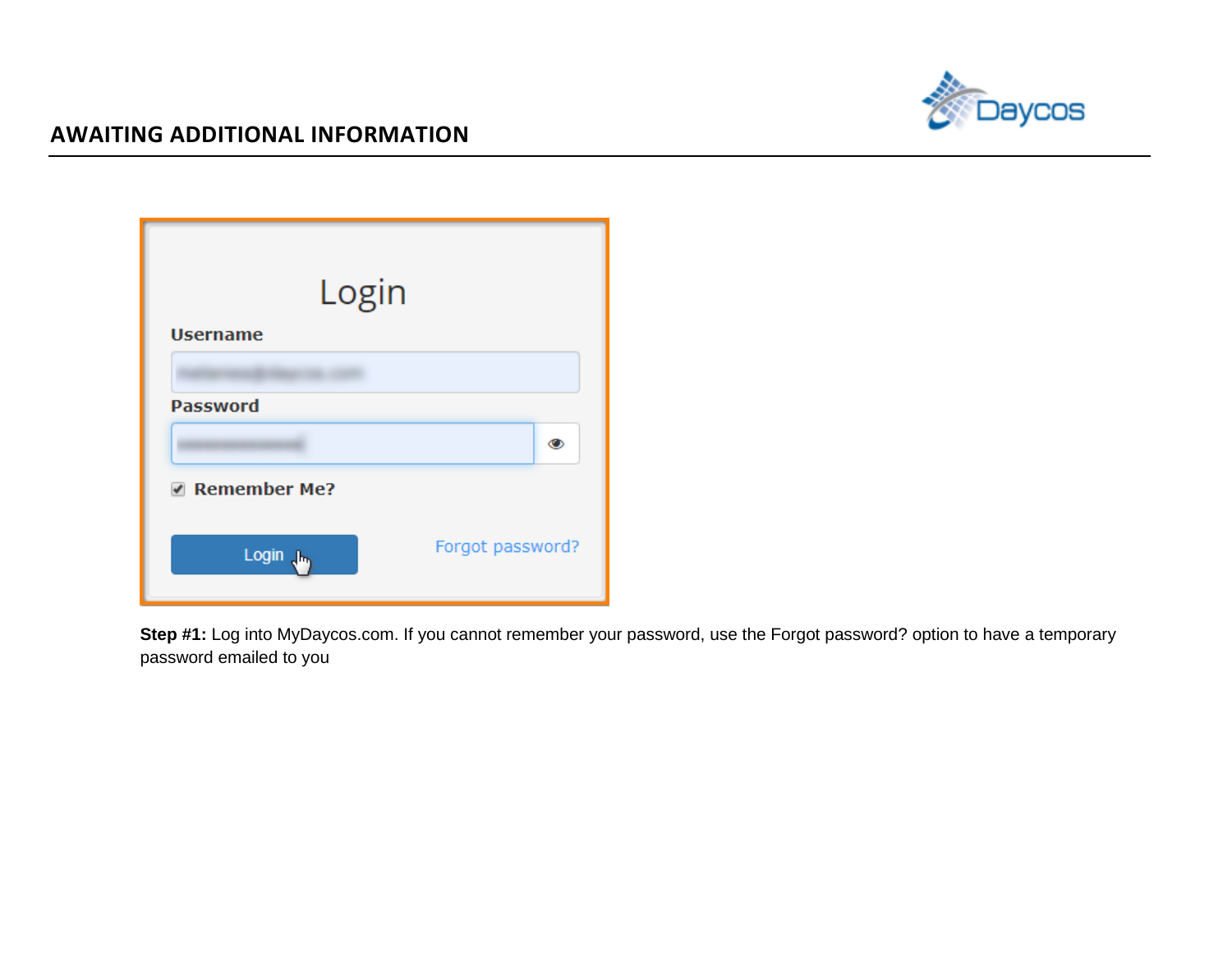

| DOD HHG -                    | $GSA -$ |  |  |
|------------------------------|---------|--|--|
| DPS Registration             |         |  |  |
| Non-DPS Registration         |         |  |  |
| Submitted Registrations      |         |  |  |
| Awaiting Info                |         |  |  |
| <b>Special Billing Rules</b> |         |  |  |

**Step #2:** Go to the DOD HHG tab and click on the Awaiting Info option.

| <b>DOD Invoices Awaiting Additional Information</b> |                            |  |  |  |  |  |
|-----------------------------------------------------|----------------------------|--|--|--|--|--|
| <b>Status</b><br><b>Type</b>                        |                            |  |  |  |  |  |
| Open<br>$\mathbf{r}$                                | All                        |  |  |  |  |  |
| Q Search                                            | <b>Billing</b><br>Followup |  |  |  |  |  |
|                                                     | <b>All</b>                 |  |  |  |  |  |
|                                                     |                            |  |  |  |  |  |

**Step #3:** Filter the Status and Type fields as needed. The Type is preset to All, however you can also filter down further to either Billing or Followup. The Billing filter will show requests where the invoice has not yet generated, as we need further information. Followup requests are for invoices in DPS where the PPSO is requesting information/documentation to support the charges billed.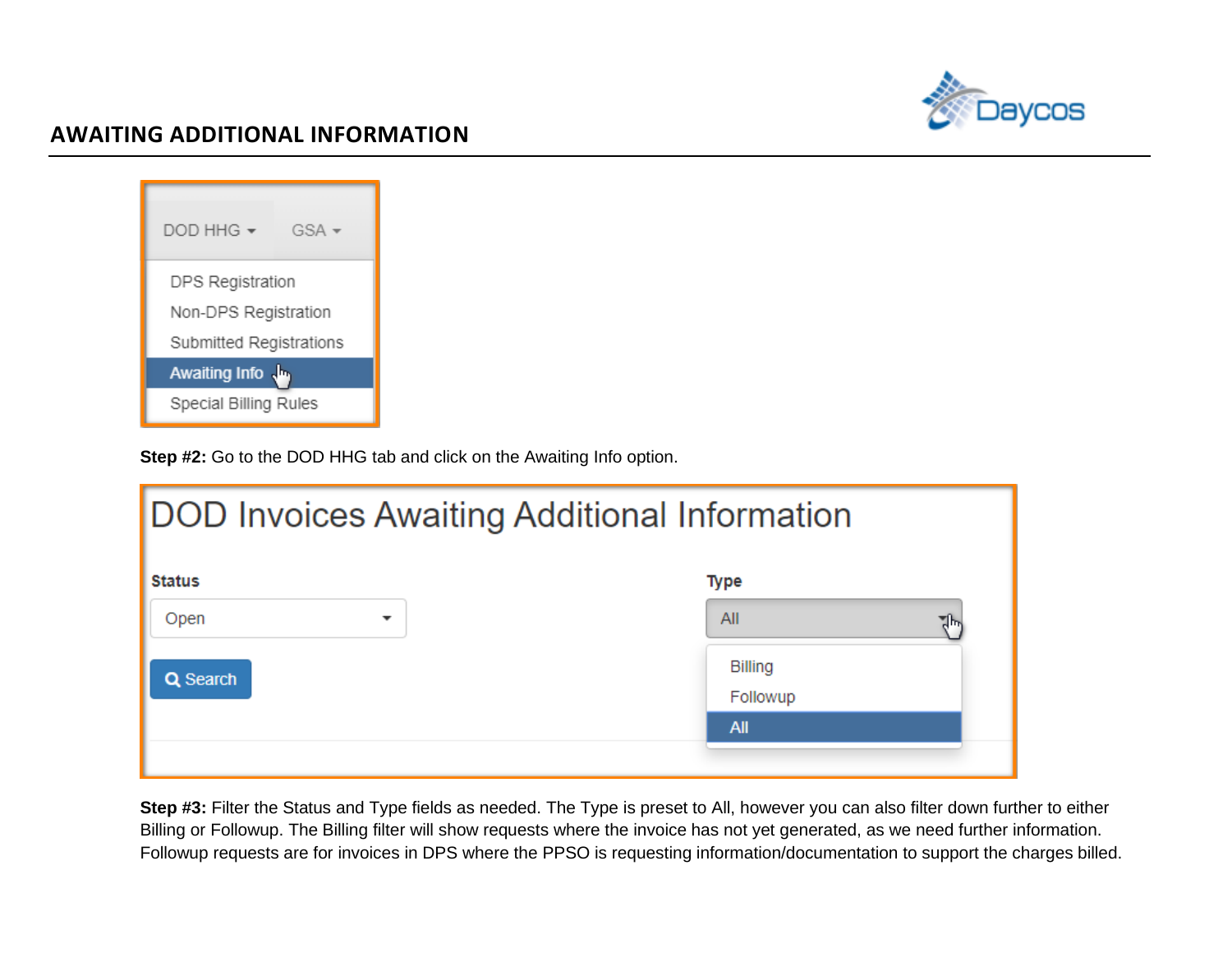

| <b>DOD Invoices Awaiting Additional Information</b> |             |
|-----------------------------------------------------|-------------|
| <b>Status</b>                                       | <b>Type</b> |
| Open<br>▼                                           | All         |
| Q Search                                            |             |

**Step #4:** Once everything is filtered as desired, to view your open requests, you will need to click the Search button. This will now show you all the requests for your organization.

| DOD Invoices Awaiting Additional Information               |                               |                                 |                     |                          |                     |                      |               |                |                  |  |
|------------------------------------------------------------|-------------------------------|---------------------------------|---------------------|--------------------------|---------------------|----------------------|---------------|----------------|------------------|--|
| <b>Status</b>                                              |                               | Type                            |                     |                          |                     |                      |               |                |                  |  |
| Open                                                       | ۰                             | All                             | $\scriptstyle\rm w$ |                          |                     |                      |               |                |                  |  |
| Q Search                                                   |                               |                                 |                     |                          |                     |                      |               |                |                  |  |
| ▲ Download CSV File ■                                      | ▲ Download Excel(xlsx) File 团 | <b>A</b> Print Results          |                     |                          |                     |                      |               |                |                  |  |
| Search all result columns:<br>Showing 1 to 2 of 2 invoices |                               |                                 |                     |                          |                     |                      |               |                |                  |  |
| <b>GBL</b><br>$\blacktriangle$                             | <b>Invoice Number</b>         | <b>Shipper Name</b>             | <b>SCAC</b>         | <b>Registration Date</b> | <b>Request Date</b> | <b>Registered by</b> | <b>Status</b> | <b>Type</b>    | <b>WIP Code</b>  |  |
| ABCD1235157                                                | ABCD1235157                   | <b>Test Shipper Information</b> | <b>TEST</b>         | 05/15/2019               | 03/13/2020          |                      | <b>OPEN</b>   | <b>BILLING</b> | <b>BROKERINV</b> |  |
| ABCD1235180                                                | ABCD1235180 <sub>0m</sub>     |                                 | <b>TEST</b>         | 08/26/2019               | 03/13/2020          |                      | <b>OPEN</b>   | <b>BILLING</b> | <b>BROKERINV</b> |  |
| Revious 1 Next<br>Show 100 v invoices per page             |                               |                                 |                     |                          |                     |                      |               |                |                  |  |

**Step #5:** To open the requests, click on the hyperlinked invoice number (hold the Ctrl button if you want it to open in a new tab). Requests that are outstanding 60-89 calendar days are highlighted orange, and requests that exceed 90 calendar days are red.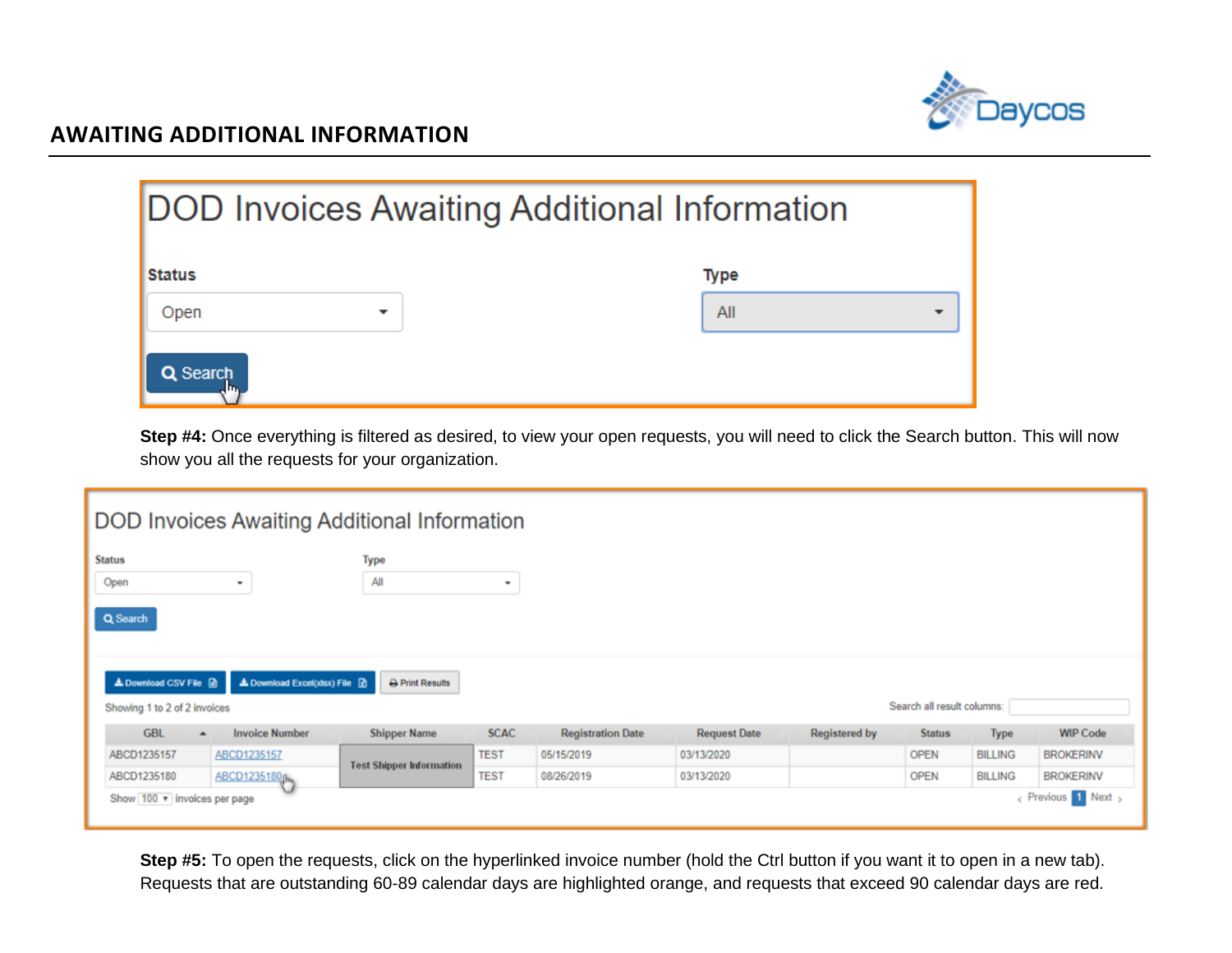

|  |                                                |                                                         |                            | Additional Information for DOD HHG Invoice                                                                                                              |                                                                                                                                                                                                                                                       |                            |  |                                                                                                                                      |                                      |            |                    |   |
|--|------------------------------------------------|---------------------------------------------------------|----------------------------|---------------------------------------------------------------------------------------------------------------------------------------------------------|-------------------------------------------------------------------------------------------------------------------------------------------------------------------------------------------------------------------------------------------------------|----------------------------|--|--------------------------------------------------------------------------------------------------------------------------------------|--------------------------------------|------------|--------------------|---|
|  | <b>General Information</b>                     |                                                         |                            | <b>Awaiting Info Documents</b>                                                                                                                          |                                                                                                                                                                                                                                                       |                            |  |                                                                                                                                      |                                      |            |                    |   |
|  | Open/Closed:<br>GBL:<br><b>Invoice Number:</b> |                                                         |                            | Open<br><b>A</b> View Billing Packet                                                                                                                    |                                                                                                                                                                                                                                                       |                            |  | <b>Actions</b>                                                                                                                       | <b>Added By</b>                      |            | <b>Upload Date</b> |   |
|  |                                                |                                                         | ABCD1235180<br>ABCD1235180 |                                                                                                                                                         |                                                                                                                                                                                                                                                       | No data available in table |  |                                                                                                                                      |                                      |            |                    |   |
|  |                                                | <b>Shipper Name:</b><br><b>Test Shipper Information</b> |                            |                                                                                                                                                         |                                                                                                                                                                                                                                                       |                            |  |                                                                                                                                      |                                      |            |                    |   |
|  | <b>Conversation History</b>                    |                                                         |                            |                                                                                                                                                         | Add a Comment                                                                                                                                                                                                                                         |                            |  |                                                                                                                                      |                                      |            |                    |   |
|  |                                                | <b>User</b>                                             |                            | Entry                                                                                                                                                   |                                                                                                                                                                                                                                                       | Date                       |  |                                                                                                                                      |                                      |            |                    |   |
|  |                                                |                                                         |                            | Daycos charges from the licensed broker are reimbursable on shipments containing<br>licensed broker invoice so we may proceed with billing. ABCD1235180 | We received a document indicating there are customs charges due to alcohol for<br>this shipment. Per the International Tender and confirmation from SDDC only the<br>alcohol. In order to ensure we are billing the correct charges please supply the | 3/13/2020<br>8:44 AM       |  | <b>Add Documents</b><br>Browse for Files<br>Please upload only .pdf, .png or .jpg file types.<br>Post Reply & Open Billing to Daycos | upload .pdf, .png or .jpg file types | <b>FYI</b> |                    | 0 |
|  |                                                |                                                         |                            |                                                                                                                                                         |                                                                                                                                                                                                                                                       |                            |  |                                                                                                                                      |                                      |            |                    |   |

**Step #6:** In this new window, you can view the request Daycos is making on the bottom left of the page.

### **A** View Billing Packet

You can also review this invoice number's submitted billing packet by clicking the View Billing Packet button in the General Information box.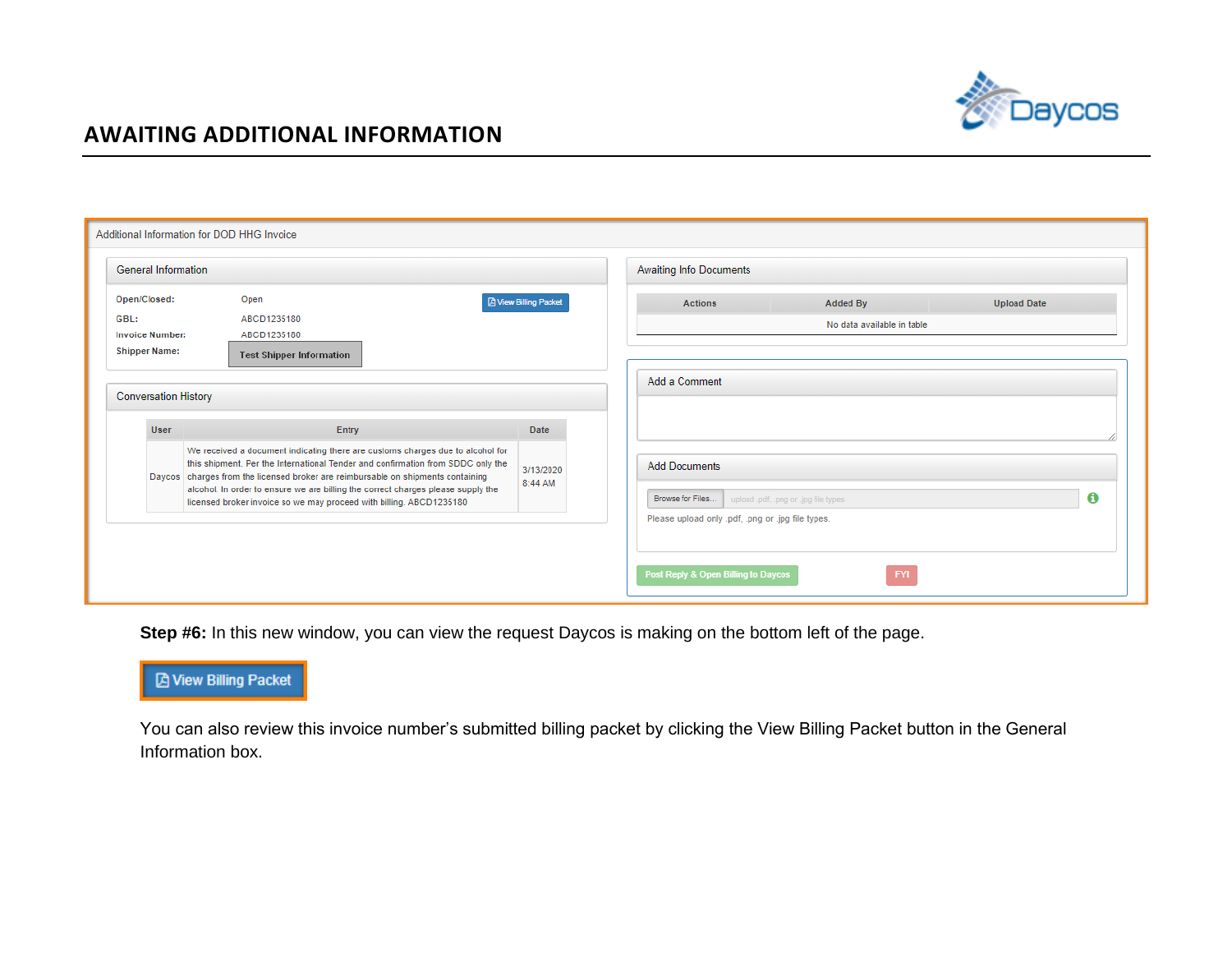

| <b>Actions</b>       | Added By                                              | <b>Upload Date</b> |
|----------------------|-------------------------------------------------------|--------------------|
|                      | No data available in table                            |                    |
|                      |                                                       |                    |
| Add a Comment        |                                                       |                    |
|                      |                                                       |                    |
|                      |                                                       |                    |
|                      |                                                       |                    |
| <b>Add Documents</b> |                                                       |                    |
|                      | Browse for Files   upload pdf, png or .jpg file types | 0                  |
|                      |                                                       |                    |

**Step #7:** Using the right side of the page, you can add a comment (1), browse for supporting documents (2) and post the response (3). The Green Post Reply button to send it back to our billing team.